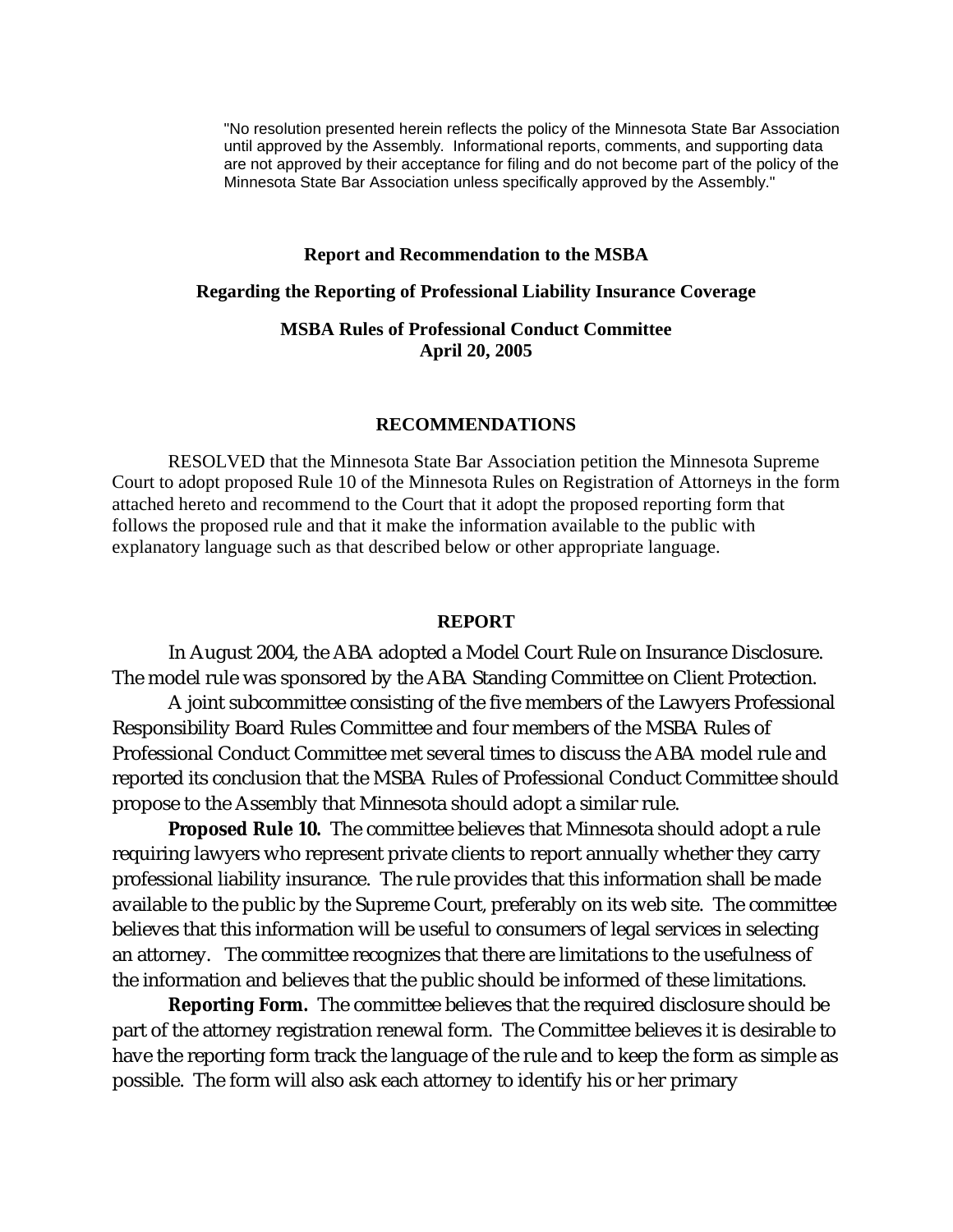professional liability carrier in order to assist any verification of the form's information that may become necessary.

**Making Information Available to the Public.** The committee recommends that the Supreme Court should make the professional liability insurance information available to the public on its website together with an explanation that will make the information meaningful to potential clients. The website would indicate the limitations of professional liability insurance, explain the reasons why an attorney might not carry such insurance, and encourage potential clients to ask an attorney about malpractice insurance before engaging the attorney. The Supreme Court might wish to include links to other sites useful to a potential client seeking representation, such as sites for attorney referral services, pro bono legal service programs, the Office of Lawyers Professional Responsibility, and the Attorney General's Office.

#### **PROPOSED RULE**

## RULE 10. REPORTING PROFESSIONAL LIABILITY INSURANCE COVERAGE

A. Each lawyer admitted to the active practice of law shall certify to the Minnesota

Supreme Court on the annual attorney registration form (1) whether the lawyer represents private clients; (2) if the lawyer represents private clients, whether the lawyer is currently covered by professional liability insurance; and (3) whether the lawyer intends to maintain insurance during the next twelve months. Each lawyer admitted to the active practice of law in this jurisdiction who reports being covered by professional liability insurance shall identify the primary carrier and shall notify the Minnesota Supreme Court Attorney Registration clerk in writing within 30 days if the insurance policy providing coverage lapses, is no longer in effect, or terminates for any reason, unless the policy is renewed or replaced without interruption.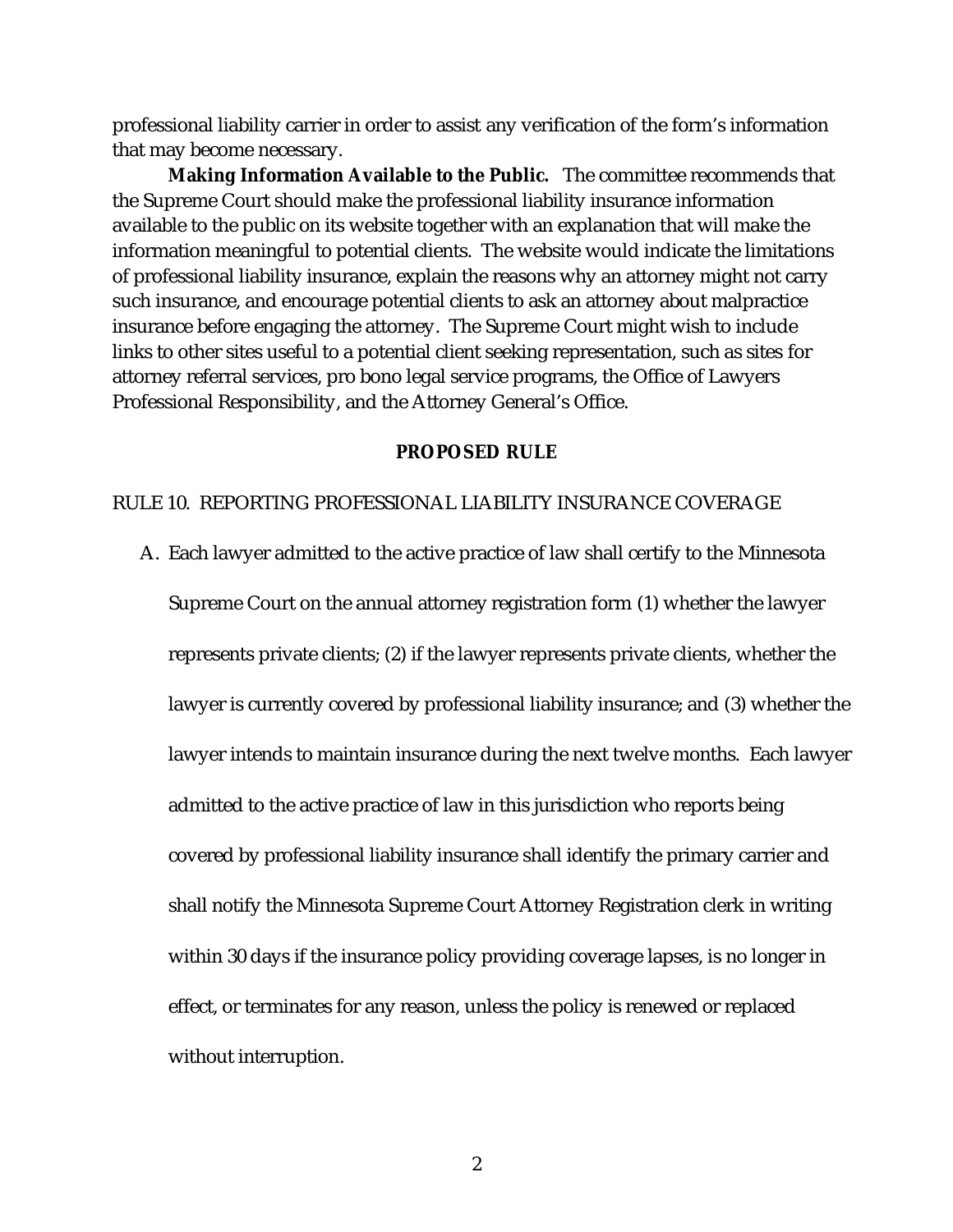B. The Minnesota Supreme Court shall prescribe the form of certification.

Notwithstanding anything to the contrary in Rule 9 of these rules, the

information submitted pursuant to this rule will be made available to the public by

such means as may be designated by the Minnesota Supreme Court.

C. Any lawyer admitted to the active practice of law who fails to comply with this

rule by the date that the lawyer's registration fee is due may be suspended from

the practice of law until such time as the lawyer complies. Supplying false

information in response to this rule shall subject the lawyer to appropriate

disciplinary action.

**Reporting Form.** The MSBA further recommends to the Supreme Court the following language as a form that might be used to establish compliance with the proposed rule:

Do you represent private clients?\* \_\_yes; \_\_no. If so, are you covered by professional liability insurance? \_\_\_yes (Carrier\_\_\_\_\_\_\_\_); \_\_\_no. If so, do you intend to maintain professional liability insurance during the next twelve months? \_\_\_yes; \_\_\_no.

\* For the purpose of this question, the clients of government lawyers and in-house counsel are not private clients.

**Proposed Means for Making Information Available to the Public.** The MSBA recommends that Supreme Court make available, as a part of its information about licensed attorneys, the information reported on the reporting form, together with explanatory language such as the following or other appropriate language:

**Does Your Lawyer Have Insurance?**

Many lawyers have malpractice insurance. It covers claims that a client was harmed by the lawyer's mistake. Lawyers are not required to have this insurance. Each year, lawyers in private practice must tell the Supreme Court if they have this insurance. Even if a lawyer buys this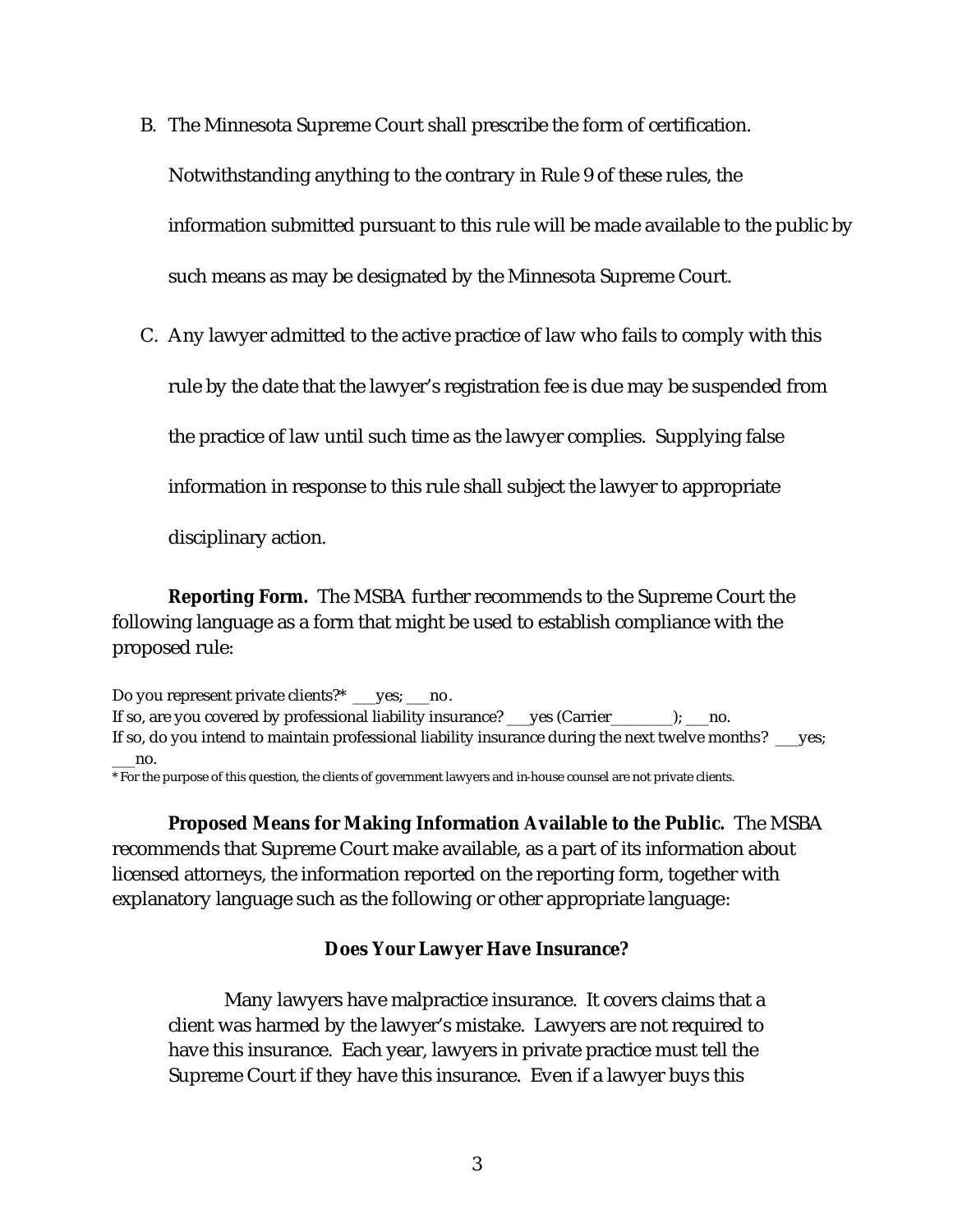insurance, some claims are not covered. You should know these facts about lawyers' insurance:

1. **Most malpractice policies cover only claims made during the policy term.** You probably have car insurance. It covers you for accidents when the policy is in effect, even if the claim is made years later. Malpractice policies are different. If a client makes a claim after the policy ends, the claim is not covered. This is true even if the policy was in force when the claim arose or the loss happened.

2. **Malpractice policies have limits and exclusions that may be important to you.** Malpractice policies limit the amount paid on a single claim and on all claims made during the policy term. They may not cover some kinds of legal work. A lawyer who has insurance covering tax law may not be covered handling a divorce case.

3. **Malpractice policies do not cover criminal acts.** These policies cover only negligence. Negligence means failure to use ordinary care. This kind of insurance will not cover theft of money or property. Losses caused by dishonest lawyers may be covered by the Minnesota Client Security Board. Find out more at

http://www.courts.state.mn.us/csb/csb.html.

4. **The Court does not check on insurance policies**. Lawyers report on their own policies. The Court does not check these reports. But a lawyer who makes a false report can be disciplined.

5. **A lawyer may have a good reason for not having this insurance.** If you have questions about a lawyer's insurance, ask the lawyer directly. The lawyer may be able to tell you why he or she does not carry insurance. If the lawyer has insurance, ask if it covers the kind of work the lawyer will be doing for you.

## **ANALYSIS**

The proposed rule generally follows the ABA Model Court Rule on Insurance Disclosure. The following shows how the proposed Minnesota rule 10 varies from the ABA model rule: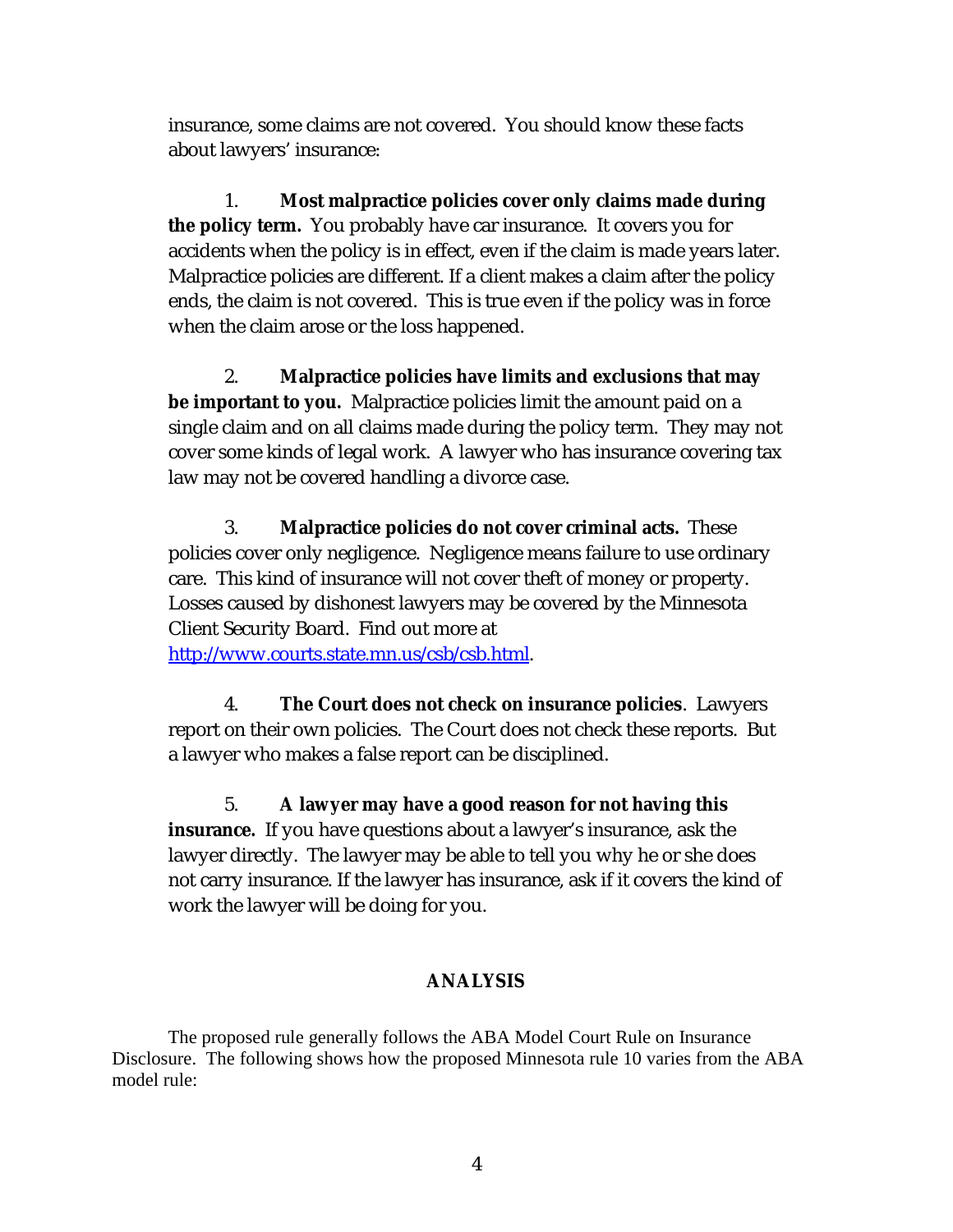A. Each lawyer admitted to the active practice of law shall certify to the **Highest court** of the jurisdiction] on or before [December 31 of each year]; Minnesota Supreme Court on the annual attorney registration form (1) whether the lawyer is engaged in the private practice of law represents private clients; (2) if engaged in the private practice of law if the lawyer represents private clients, whether the lawyer is currently covered by professional liability insurance; and (3) whether the lawyer intends to maintain insurance during the next twelve months period of time the lawyer is engaged in the private practice of law; and 4) whether the lawyer is exempt from the provisions of this Rule because the lawyer is engaged in the practice of law as a full-time government lawyer or is counsel employed by an organizational client and does not represent clients outside that capacity. Each lawyer admitted to the active practice of law in this jurisdiction who reports being covered by professional liability insurance shall identify the primary carrier and shall notify the  $\{$ highest court of the jurisdiction $\}$ Minnesota Supreme Court Attorney Registration clerk in writing within 30 days if the insurance policy providing coverage lapses, is no longer in effect, or terminates for any reason, unless the policy is renewed or replaced without interruption.

B. The foregoing shall be certified by each lawyer admitted to the active practice of law in this jurisdiction in such form as may be prescribed by the [highest court of the jurisdiction. The Minnesota Supreme Court shall prescribe the form of certification. Notwithstanding anything to the contrary in Rule 9 of these rules, the information submitted pursuant to this rule will be made available to the public by such means as may be designated by the **Highest court of the jurisdiction** Minnesota Supreme Court.

D.C. Any lawyer admitted to the active practice of law who fails to comply with this rule by the date that the lawyer's registration fee is due in a timely fashion, as defined by the [highest court of the jurisdiction] may be suspended from the practice of law until such time as the lawyer complies. Supplying false information in response to this rule shall subject the lawyer to appropriate disciplinary action.

 The proposed explanatory language that the Court may wish to include on its website has a Flesch-Kinkaid Readability Grade Level of 7.8, which means that a person with 7.8 years of education should be able to read and comprehend it. The Flesch test measures readability by creating a score that factors in word length, words per sentence, sentences per paragraph, and percentage of sentences using the passive voice. Minnesota law requires that materials prepared for public distribution by the Department of Health and the Department of Human Services be written at the seventh